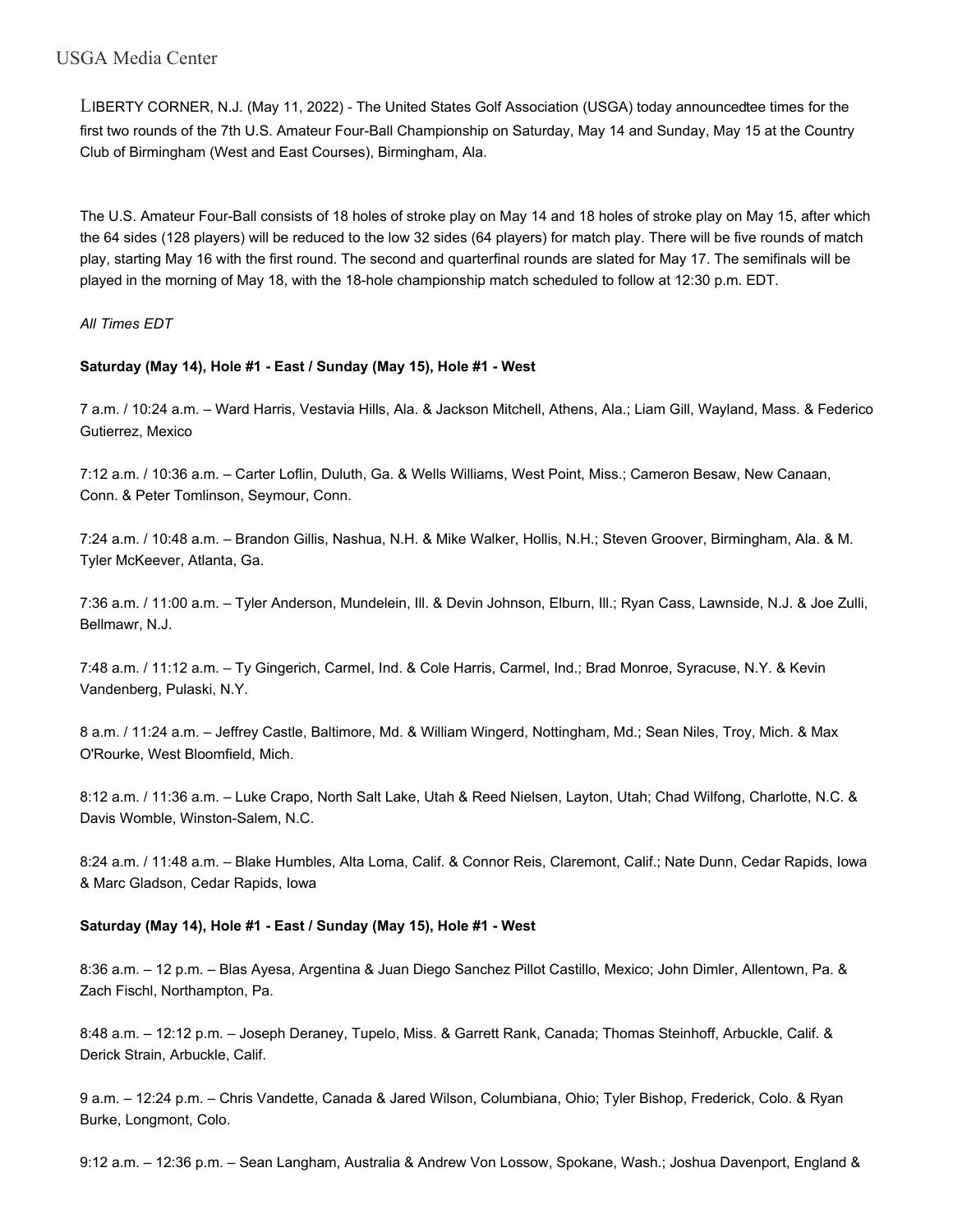Gerry Jones Jr., Suffolk, Va.

9:24 a.m. – 12:48 p.m. – Bowen Ballis, Shenandoah, Texas & Daniel Zou, The Woodlands, Texas; Dane Burkhart, Aiken, S.C. & Scott Usher, Charleston, S.C.

9:36 a.m. – 1 p.m. – Dean Greyserman, Boca Raton, Fla. & Reed Greyserman, Boca Raton, Fla.; Chris Eassy, Greenville, S.C. & Jeremy Revis, Greenville, S.C.

9:48 a.m. – 1:12 p.m. – Will Davenport, Palm City, Fla. & Mike Smith, Ponte Vedra Beach, Fla.; Daniel Murphy, Fairfield, Conn. & Timothy Murphy, Fairfield, Conn.

10 a.m. – 1:24 p.m. – Jason Johnstone, Scottsdale, Ariz. & Nick Obie, Bozeman, Mont.; Jesse Galvon, Canada & Domingo Jojola, Albuquerque, N.M.

#### **Saturday (May 14), Hole #1 - East / Sunday (May 15), Hole #1 - West**

10:24 a.m. – 7 a.m. – Inigo Izuzquiza, Coronado, Calif. & Charlie Palmer, Phoenix, Ariz.; Matthew McLaughlin, Barrington, Ill. & Christian Vozza, Orlando, Fla.

10:36 a.m. – 7:12 a.m. – Andrew Medley, Scottsdale, Ariz. & Taylor Wood, Coto De Caza, Calif.; Matt Dold, La Mirada, Calif. & R.C. Orr, Las Vegas, Nev.

10:48 a.m. – 7:24 a.m. – Kenny Ebalo, Las Vegas, Nev. & Shane Sigsbee, Las Vegas, Nev.; Joseph Lenane, Dedham, Mass. & Aidan O'Donovan, Somerville, Mass.

11 a.m. – 7:36 a.m. – Ben Carter, Plano, Texas & Kyle Kelley, Rowlett, Texas; Forbes Collins II, Lake Forest, Calif. & Tony Riva, Costa Mesa, Calif.

11:12 a.m. – 7:48 a.m. – Joseph Lloyd, Scottsdale, Ariz. & Drew Mabrey, Tulsa, Okla.; Francis Catalano, Camarillo, Calif. & Ramie Sprinkling, Camarillo, Calif.

11:24 a.m. – 8 a.m. – AJ Ferries, San Antonio, Texas & Justin Kaplan, Houston, Texas; Dylan Block, Mission Viejo, Calif. & Zac Stout, Trabuco Canyon, Calif.

11:36 a.m. – 8:12 a.m. – Reid Buzby, San Francisco, Calif. & Daniel Connolly, San Francisco, Calif.: Payne Denman, Murfreesboro, Tenn. & Brett Patterson, McMinnville, Tenn.

11:48 a.m. – 8:24 a.m. – Jeremy Gautreaux, Prairieville, La. & Eric Hoffmann, Baton Rouge, La.; Evan Russell, St. Albans, Vt. & Travis Russell, Washington, D.C.

#### **Saturday (May 14), Hole #1 - East / Sunday (May 15), Hole #1 - West**

12 p.m. – 8:36 a.m. – Charlie Jacobson, Sioux Falls, S.D. & Ryan Trasamar, Sioux Falls, S.D.; Evan Beck, Virginia Beach, Va. & Dan Walters, Winston-Salem, N.C.

12:12 p.m. – 8:48 a.m. – Kevin Gately, Pembroke, Mass. & Sam Jenkins, Charlotte, N.C.; Alex Sleeker, Richmond, Va. & Tom Vlahakis, Ashland, Va.

12:24 p.m. – 9 a.m. – John Ramsey, Glenview, Ill. & Chadd Slutzky, Deer Park, Ill.; Jayce Barber, High Springs, Fla. & Toby Ragland, Jacksonville, Fla.

12:36 p.m. – 9:12 a.m. – Zach Kingsland, Austin, Texas & William Sides, Tulsa, Okla.; Blanton Farmer, Bradenton, Fla. & Ryan Terry, Nashville, Tenn.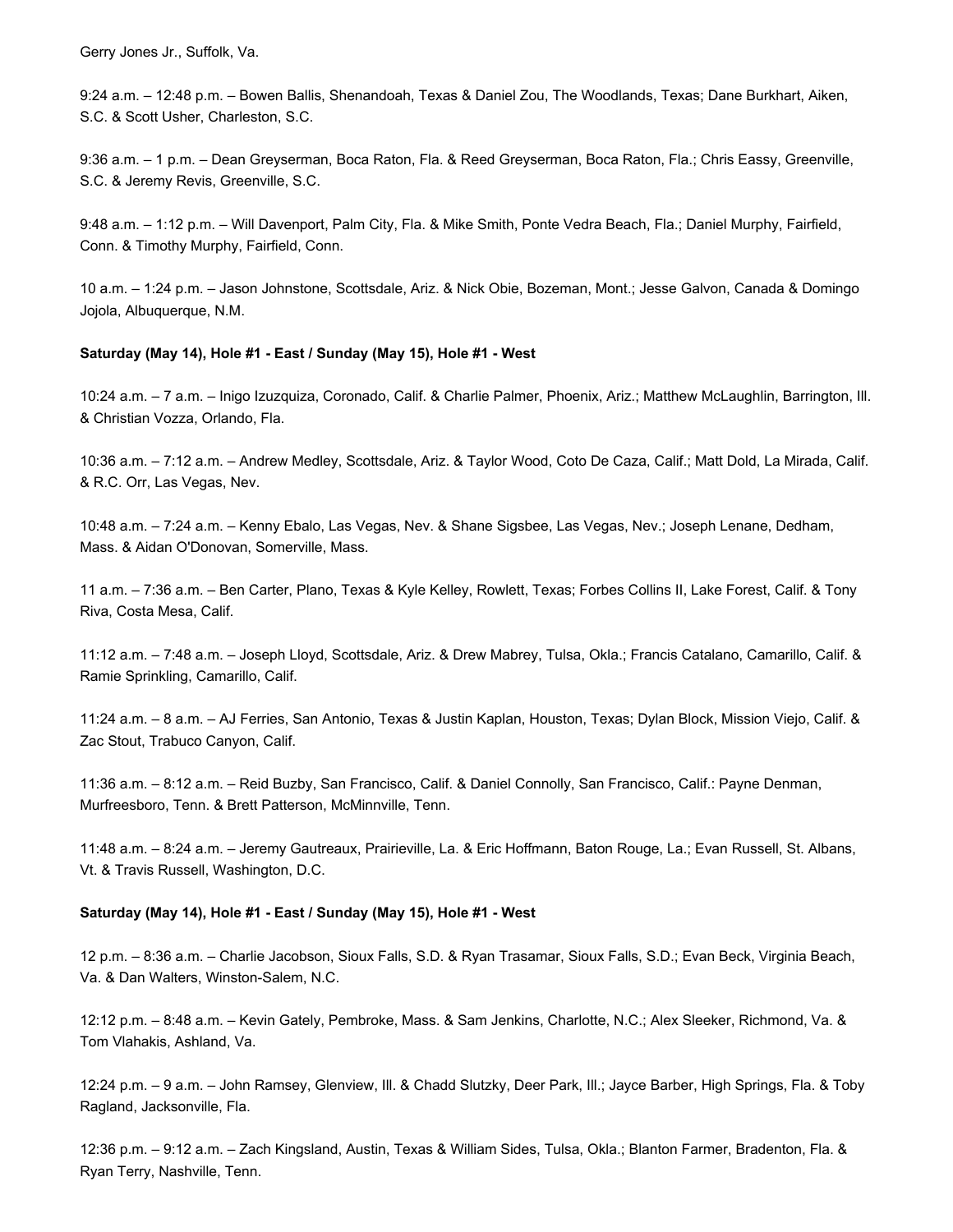12:48 p.m. – 9:24 a.m. – Drew Kittleson, Scottsdale, Ariz. & Drew Stoltz, Scottsdale, Ariz.; Creighton Honeck, Bee Cave, Texas & Riley Pumphrey, Austin, Texas

1 p.m. – 9:36 a.m. – Paul Becker, San Diego, Calif. & Tim Tiel, San Diego, Calif.; Ben Cooley, Phoenixville, Pa. & Patrick O'Leary, Milton, Mass.

1:12 p.m. – 9:48 a.m. – Trey Diehl, Las Cruces, N.M. & Tyler Diehl, Las Cruces, N.M.; Kevin Hodes, Bend, Ore. & Tyler Kanda, Olympia, Wash.

1:24 p.m. – 10 a.m. – Chad Branton, Cartersville, Ga. & Kyle Hosick, Calhoun, Ga.; Charles Sahlman, Denver, Colo. & Charles Soule, Denver, Colo.

#### **Saturday (May 14), Hole #1 - West / Sunday (May 15), Hole #1 - East**

7 a.m. – 10:24 a.m. – Ty Cole, Albertville, Ala. & Clay Guerin, Hoover, Ala.; Matthew Martin, Morehead, Ky. & Greg Turcotte, Lexington, Ky.

7:12 a.m. – 10:36 a.m. – Kevin Grady, Catonsville, Md. & Andrew Sovero, Catonsville, Md.; Philip Lee, Nashville, Tenn. & Chase Myers, Nashville, Tenn.

7:24 a.m. – 10:48 a.m. – John Angelo, Mayfield Heights, Ohio & Marcus Carano, Columbus, Ohio; Stephen Reed, Lakewood, Colo. & Michael Urbatchka, Louisville, Colo.

7:36 a.m. – 11 a.m. – Cameron Huss, Kenosha, Wis. & Ryan Smith, Eatonton, Ga.; Rij Patel, Hunt Valley, Md. & Nick Smearman, Baltimore, Md.

7:48 a.m. – 11:12 a.m. – Todd Albert, Katy, Texas & Kevin Liberto, Cypress, Texas; Bradley Sawka, Ellington, Conn. & Jack Snyder, Manchester, Conn.

8 a.m. – 11:24 a.m. – Matthew Scozzari, Kinnelon, N.J. & Todd Wiggins, River Edge, N.J.; Nathan Smith, Pittsburgh, Pa. & Todd White, Spartanburg, S.C.

8:12 a.m. – 11:36 a.m. – Brent Delahoussaye, Greenville, S.C. & Charles Warren, Greenville, S.C.; Alex Finke, Rock Hill, S.C. & Damon Postal, Charlotte, N.C.

8:24 a.m. – 11:48 a.m. – Brandon Cigna, Alexandria, Va. & Ben Warnquist, Gaithersburg, Md.; Whitten Meares, Charleston, S.C. & John Pitt, Raleigh, N.C.

#### **Saturday (May 14), Hole #1 - West / Sunday (May 15), Hole #1 - East**

8:36 a.m. – 12 p.m. – Brandon Parker, Worcester, Mass. & Kyle Tibbetts, Boston, Mass.; Zack Amole, Downingtown, Pa. & Sam Varano, Philadelphia, Pa.

8:48 a.m. – 12:12 p.m. – Casey Carnes, San Antonio, Texas & Terrence Miskell, New Braunfels, Texas; Chip Brooke, Altamonte Springs, Fla. & Marc Dull, Lakeland, Fla.

9 a.m. – 12:24 p.m. – Michael Chaney, Fayetteville, Ark. & Creighton Parker, Lowell, Ark.; Torey Edwards, Long Beach, Calif. & Bret Parker, Alpine, Utah

9:12 a.m. – 12:36 p.m. – Bryan Rusin, Denver, Colo. & Chris Thayer, Golden, Colo.; Peter Bourdon, South Kingstown, R.I. & Matthew Virtue, Rye, N.Y.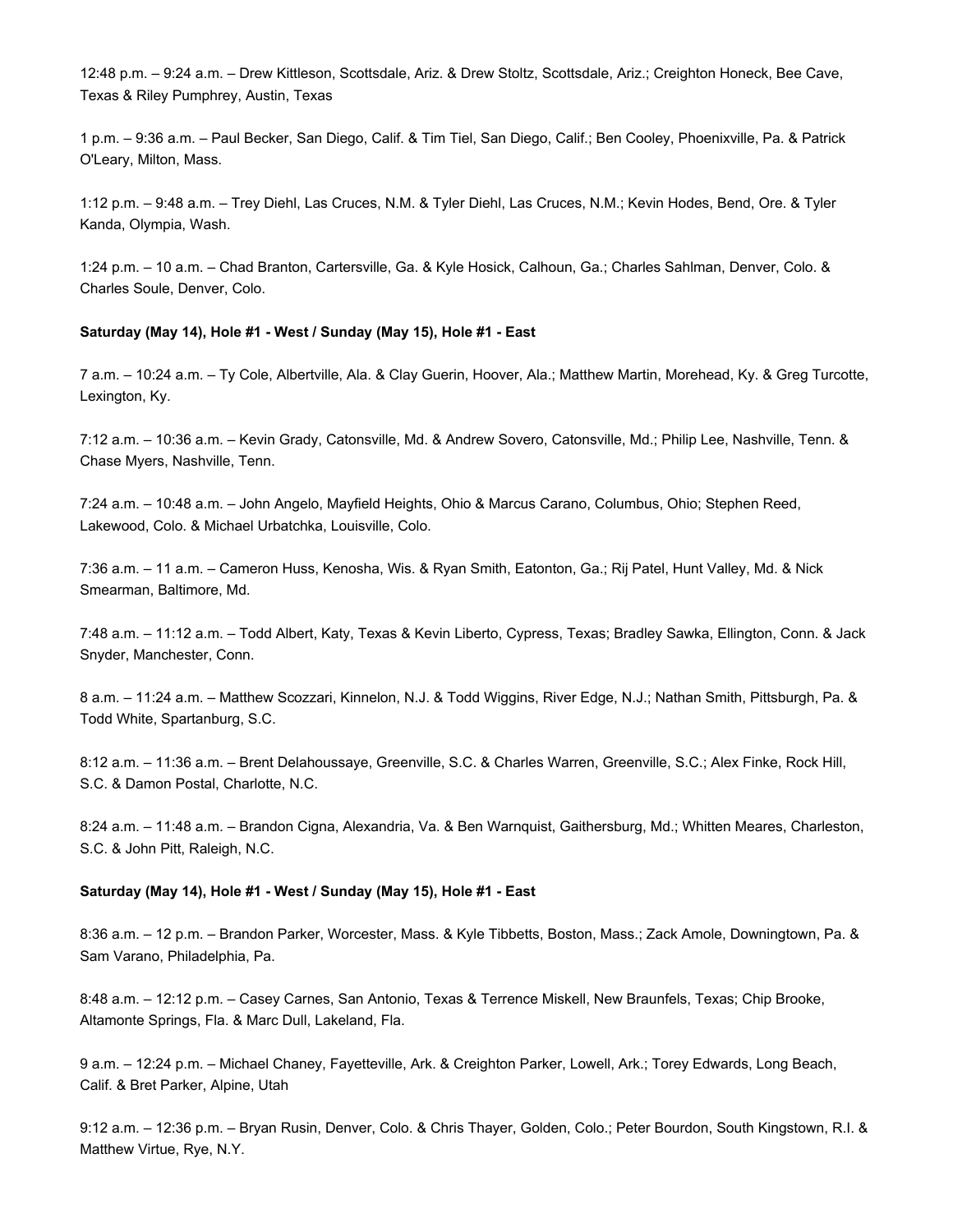9:24 a.m. – 12:48 p.m. – David Griffin, Saint Gabriel, La. & Mike Stackus, Zachary, La.; Ben Johnson, Chicago, Ill. & Skylar Le Vine, Morton Grove, Ill.

9:36 a.m. – 1 p.m. – Jon Brown, Adel, Iowa & Ethan Mechling, Des Moines, Iowa; Matthew Broome, Mountain Brook, Ala. & Jack Lessing, Cold Spring Harbor, N.Y.

9:48 a.m. – 1:12 p.m. – Timothy Driver, Holly Springs, N.C. & Joe Scheffres, North Potomac, Md.; Kenny Cook, Noblesville, Ind. & Sean Rowen, Greenwood, Ind.

10 a.m. – 1:24 p.m. – Joe Mahurin, Noblesville, Ind. & Brian Spacey, Noblesville, Ind.; Bradley Bastion, Shelby Township, Mich. & Anthony Sorentino, Rochester Hills, Mich.

#### **Saturday (May 14), Hole #1 - West / Sunday (May 15), Hole #1 - East**

10:24 a.m. – 7 a.m. – Blake Johnson, Winnetka, Ill. & Nicholas Smith, Chicago, Ill.; G. Davis Boland, Louisville, Ky. & Joshua Rhodes, Paducah, Ky.

10:36 a.m. – 7:12 a.m. – Mark Daniel, Cincinnati, Ohio & Eric Fuldner, Alexandria, Ky.; Aaron Ingalls, Jackson, Tenn. & Jeff Reuter, Humboldt, Tenn.

10:48 a.m. – 7:24 a.m. – Kory Bowman, Springfield, Mo. & Jason Schultz, Allen, Texas; Tim McKenney, Minnetonka, Minn. & Will Strickler, Dallas, Texas

11 a.m. – 7:36 a.m. – Sam Bernstein, New York, N.Y. & Will Bernstein, New York, N.Y.; Kazuki Osawa, Japan & Ryan Tall, Collegeville, Pa.

11:12 a.m. – 7:48 a.m. – Scott Kegerreis, Chambersburg, Pa. & Calvin Mentzer, Chambersburg, Pa.; Aaron Ahrendsen, Riverside, Iowa & Joshua Manske, Algona, Iowa

11:24 a.m. – 8 a.m. – Ryan Conn, Minneapolis, Minn. & Josh Persons, Fargo, N.D.; Johnny Bush, Cranford, N.J. & Blake McGovern, Newbury Park, Calif.

11:36 a.m. – 8:12 a.m. – Riley Lewis, Prescott, Ariz. & Caden McMackin, Irvine, Calif.; Brad Wayment, Mesa, Ariz. & Cooper Wayment, Mesa, Ariz.

11:48 a.m. – 8:24 a.m. – Aaron Pounds, The Woodlands, Texas & Jack Usner, The Woodlands, Texas; Jay Woodward, Bridgeport, W.Va. & Woody Woodward, Bridgeport, W.Va.

#### **Saturday (May 14), Hole #1 - West / Sunday (May 15), Hole #1 - East**

12 p.m. – 8:36 a.m. – Jace Moore, Keller, Texas & Jordan Woolf, Fort Worth, Texas; Andrew Sullivan, Louisville, Ky. & Davis Woodliff, Tulsa, Okla.

12:12 p.m. – 8:48 a.m. – Scott Harvey, Greensboro, N.C. & Todd Mitchell, Bloomington, Ill.; Frank Alafoginis, Arlington, Va. & Charles Winegardner, Lothian, Md.

12:24 p.m. – 9 a.m. – Daniel Koerner, Pepperell, Mass. & Michael Mottola, Andover, Mass.; Christian Castillo, Plano, Texas & Jared Harvey, Allen, Texas

12:36 p.m. – 9:12 a.m. – Mike Calef, West Bridgewater, Mass. & Nicholas Maccario, Haverhill, Mass.; Zach Foushee, Lake Oswego, Ore. & Robbie Ziegler, Tualatin, Ore.

12:48 p.m. – 9:24 a.m. – Olof Bengtsson, Sweden & Matthew Kilgo, Charlotte, N.C.; Jack Anderson, Brookfield, Wis. &